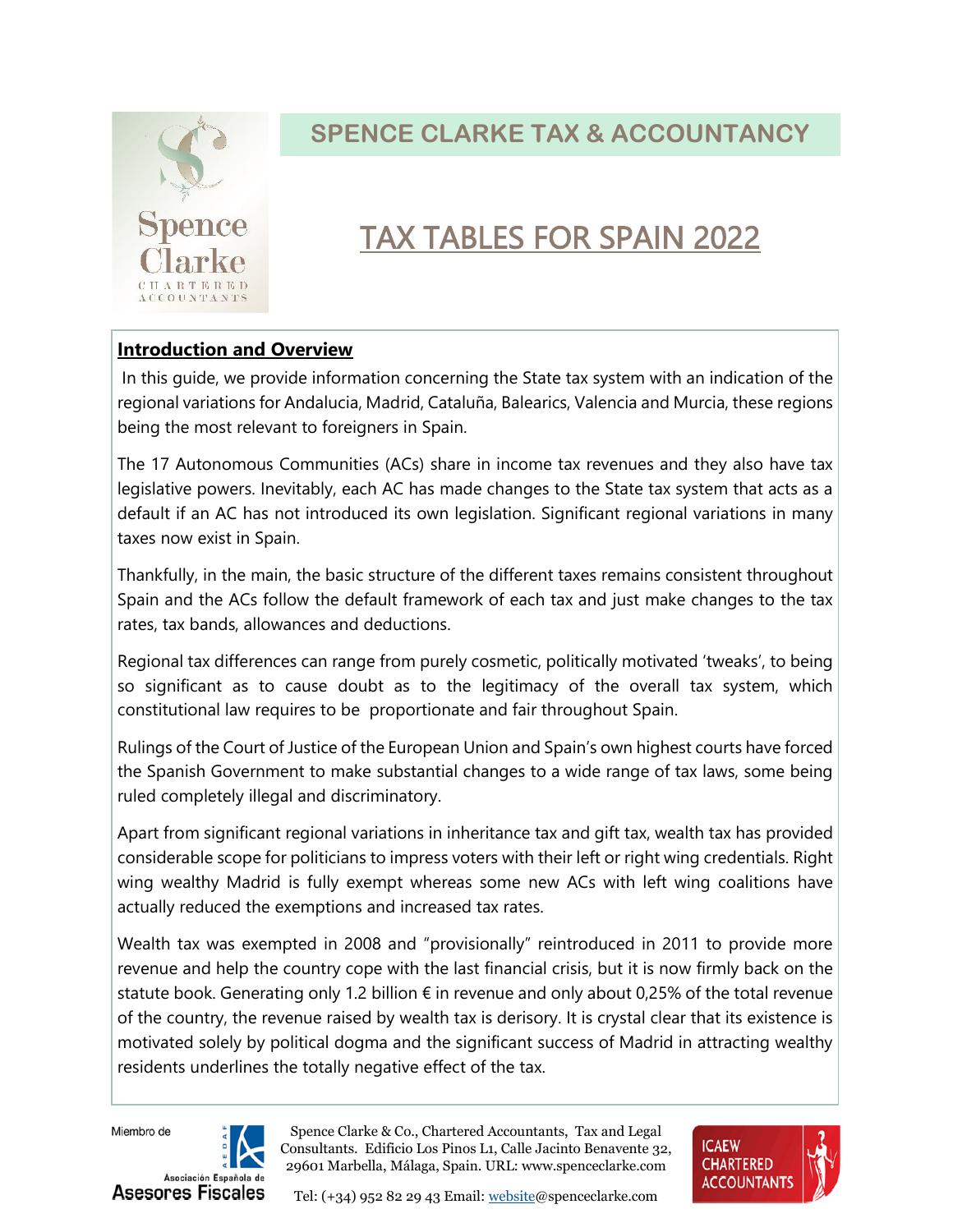

## TAX TABLES FOR SPAIN 2022

Spain is now in the hands of a minority Government led by the socialist PSOE party and the neocommunist Unidas Podemos party. This unstable arrangement is almost incapable of passing substantial legislation but, nevertheless, is likely to survive until the end of 2023 when this legislature comes to its natural end and national elections are held.

Despite all these political problems, Spain's economic growth rate since 2016 has been reasonable and the country has survived Covid reasonably well, although the population has been subjected to sometimes draconian lockdown measures.

As economies revive after the economic shock of the pandemic we will see whether Spain's lack of direction will hold back the country's economy. Indeed, perhaps, Spain will do well because it has an ineffective Government!

Thankfully, VAT, already the most convoluted and voluminous tax in Spain, has not been ceded to the ACs and so has no regional variations.

**Given the delicate political environment of Spain, the usual health warning applies: Do not rely on what has been written here (or elsewhere) without first checking the latest news with us!** 

#### **Personal Income and Capital Gains Taxes**

Income is split into general income or investment income. General income includes business earnings, employment and state pensions, property rentals and any other income not explicitly included in investment income. Investment income includes loan and deposit interest, dividends, investment savings and retirement annuity schemes and all capital gains.

**Tax rates for general income** – Add together the state and the ACs tax rates (we show in this summary the most significant ACs tax tables):

Miembro de



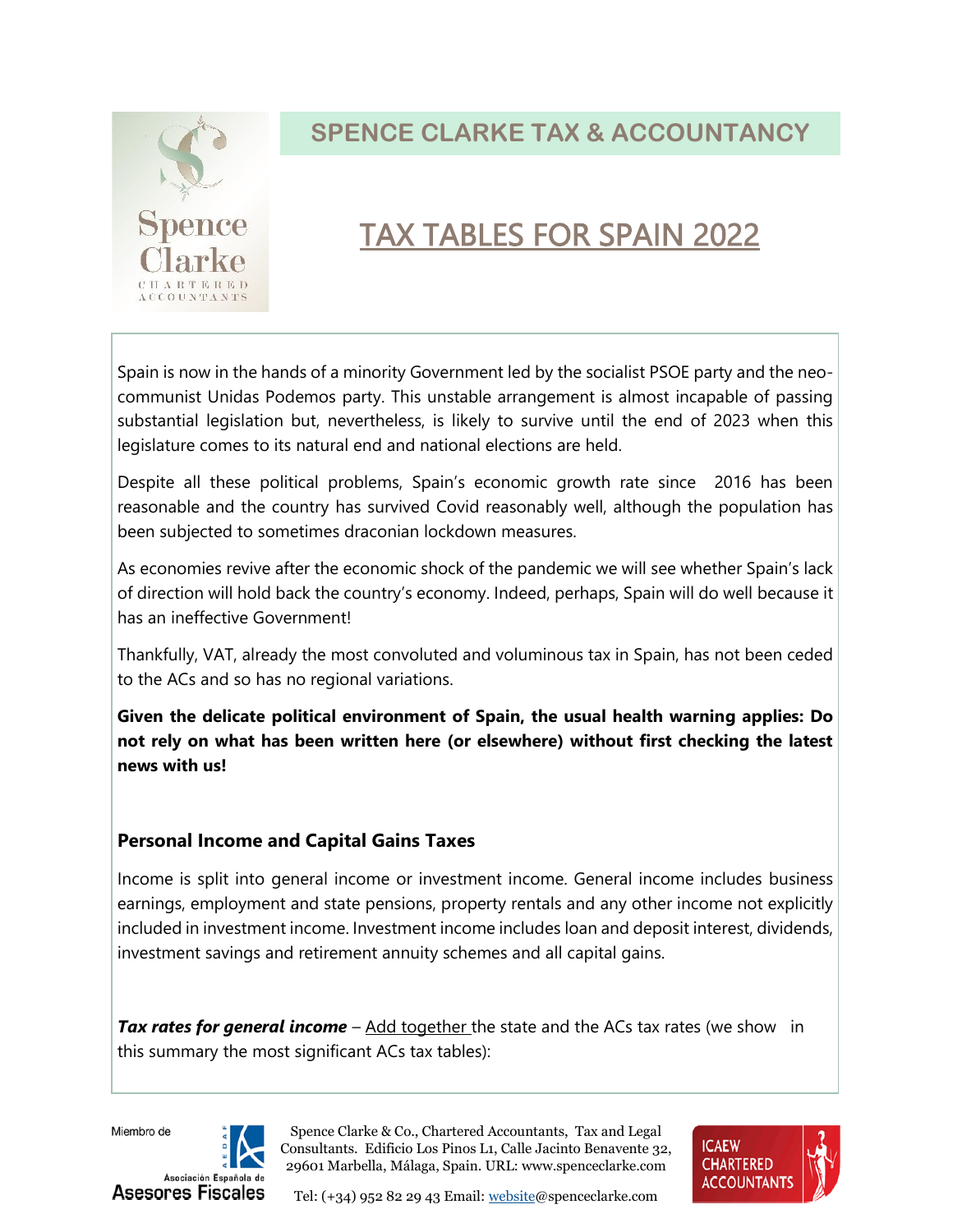

## TAX TABLES FOR SPAIN 2022

| Andalucia tax rates for general income |           |                 |
|----------------------------------------|-----------|-----------------|
| From                                   | To        | <b>Tax Rate</b> |
| 0.00                                   | 12,450.00 | 9.50%           |
| 12,450.00                              | 20,200,00 | 12.00%          |
| 20,200,00                              | 35,200.00 | 15.00%          |
| 35,200.00                              | 60,000.00 | 18.50%          |
| 60,000.00                              |           | 22.50%          |

| STATE tax rates for general income |    |                 |
|------------------------------------|----|-----------------|
| <b>From</b>                        | Тο | <b>Tax Rate</b> |

|            |            | .      |
|------------|------------|--------|
| 0.00       | 12,450.00  | 9.50%  |
| 12,450.00  | 20,200.00  | 12.00% |
| 20,200.00  | 35,200.00  | 15.00% |
| 35,200.00  | 60,000.00  | 18.50% |
| 60,000.00  | 300,000.00 | 22.50% |
| 300,000.00 |            | 24.50% |

|            | Valencia tax rates for general income |                 | Ma           |
|------------|---------------------------------------|-----------------|--------------|
| From       | To                                    | <b>Tax Rate</b> |              |
| 0.00       | 12,450,00                             | 10.00%          | 12           |
| 12,450.00  | 17,000.00                             | 11.00%          | $\mathbf{1}$ |
| 17,000.00  | 30,000.00                             | 13.90%          | 33           |
| 30,000.00  | 50,000.00                             | 18.00%          | 53           |
| 50,000.00  | 65,000.00                             | 23.50%          |              |
| 65,000.00  | 80,000.00                             | 24.50%          |              |
| 80,000.00  | 120,000.00                            | 25.00%          | Mυ           |
| 120,000.00 | 140,000.00                            | 25.50%          |              |
| 140,000.00 | 175,000.00                            | 27.50%          |              |
| 175,000.00 |                                       | 29.50%          | 12           |

| Madrid tax rates for general income |           |                 |
|-------------------------------------|-----------|-----------------|
| From                                | To        | <b>Tax Rate</b> |
| 0.00                                | 12,450.00 | 8.50%           |
| 12,450.00                           | 17,707.20 | 10.70%          |
| 17,707.20                           | 33,007.20 | 12.80%          |
| 33,007.20                           | 53,407.20 | 17.40%          |
| 53,407.20                           |           | 20.50%          |

| Murcia tax rates for general income |           |                 |
|-------------------------------------|-----------|-----------------|
| From                                | Tο        | <b>Tax Rate</b> |
| 0.00                                | 12,450.00 | 9.60%           |
| 12,450.00                           | 20,200.00 | 11.46%          |
| 20,200.00                           | 34,000.00 | 13.74%          |
| 34,000.00                           | 60,000.00 | 18.22%          |
| 60,000.00                           |           | 22.70%          |

| <b>Balearics tax rates for general income</b> |            |                 |
|-----------------------------------------------|------------|-----------------|
| From                                          | To         | <b>Tax Rate</b> |
| 0,00                                          | 10,000.00  | 9.50%           |
| 10,000.00                                     | 18,000.00  | 11.75%          |
| 18,000.00                                     | 30,000.00  | 14.75%          |
| 30,000.00                                     | 48,000.00  | 17.75%          |
| 48,000.00                                     | 70,000.00  | 19.25%          |
| 70,000.00                                     | 90,000.00  | 22.00%          |
| 90,000.00                                     | 120,000.00 | 23.00%          |
| 120,000.00                                    | 175,000.00 | 24.00%          |
| 175,000.00                                    |            | 25.00%          |

| Cataluña tax rates for general income |            |                 |
|---------------------------------------|------------|-----------------|
| From                                  | To         | <b>Tax Rate</b> |
| 0,00                                  | 12,450.00  | 10.50%          |
| 12,450.00                             | 17,707.20  | 12.00%          |
| 17,707.20                             | 21,000.00  | 14.00%          |
| 21,000.00                             | 33,007.00  | 15.00%          |
| 33,007.00                             | 53,407.20  | 18.80%          |
| 53,407.20                             | 90,000.00  | 21.50%          |
| 90,000.00                             | 120,000.00 | 23.50%          |
| 120,000.00                            | 175,000.00 | 24.50%          |
| 175,000.00                            |            | 25.50%          |

Miembro de



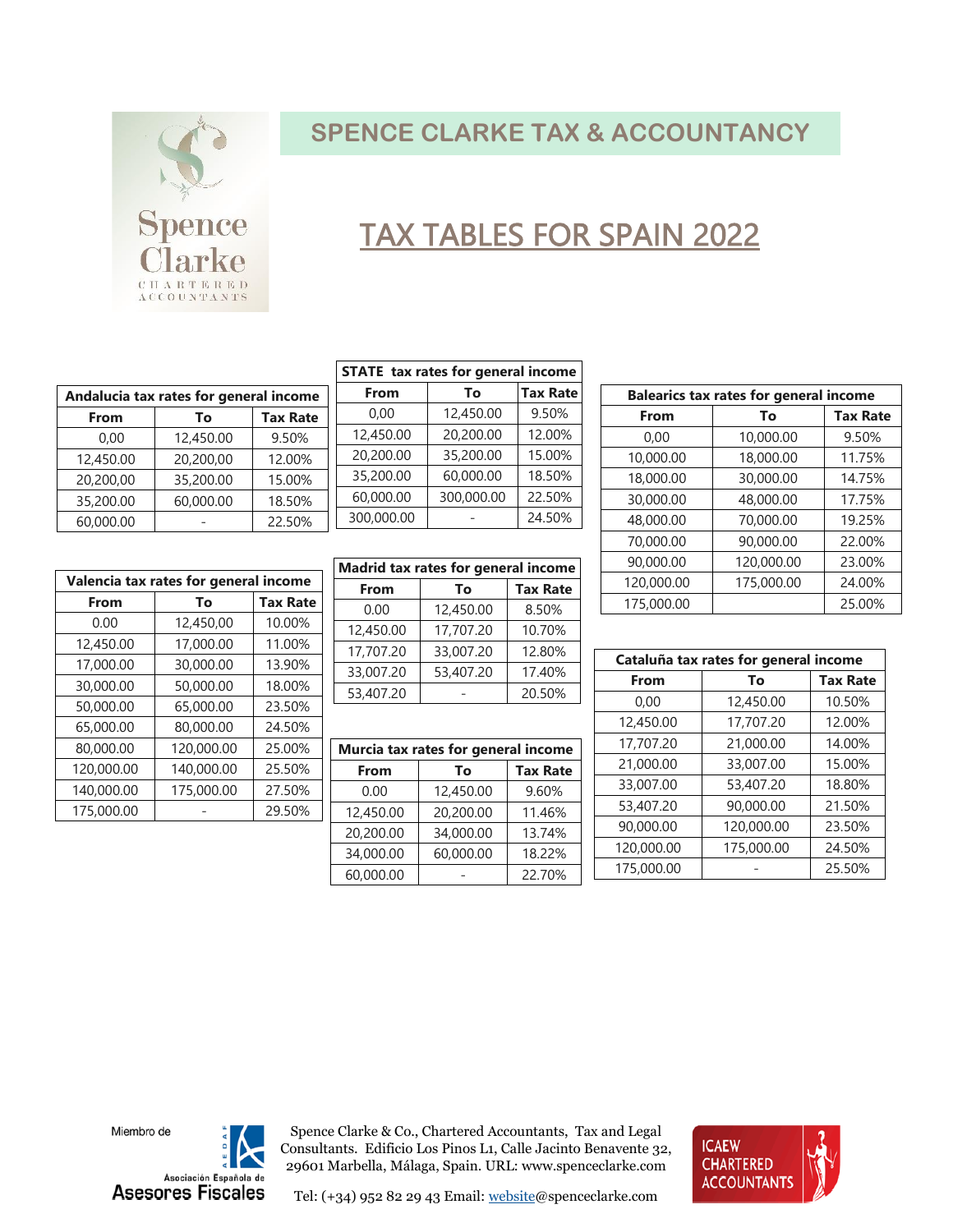

## TAX TABLES FOR SPAIN 2022

**Tax rates for investment income –** This table combines the State and ACs tax rates as no regional variations currently exist.

| <b>Combines state and ACs tax rates for investment income</b> |            |                 |
|---------------------------------------------------------------|------------|-----------------|
| From                                                          | Τo         | <b>Tax Rate</b> |
| 0,00                                                          | 6,000.00   | 19.00%          |
| 6,000.00                                                      | 50,000.00  | 21.00%          |
| 50,000.00                                                     | 200,000.00 | 23.00%          |
| 200,000.00                                                    |            | 26.00%          |

*Main income deductions and allowances (some minor AC variations exist)*

| Personal tax free income allowance                                                                                    | 5,550€                                                               |
|-----------------------------------------------------------------------------------------------------------------------|----------------------------------------------------------------------|
| First child allowance                                                                                                 | 2,400 €                                                              |
| Second child allowance                                                                                                | 2,700 €                                                              |
| Third child allowance                                                                                                 | 4,000 €                                                              |
| Fourth child allowance                                                                                                | 4,500€                                                               |
| Additional allowance for each child under<br>three years old                                                          | 2,800 €                                                              |
| Extra personal tax free income allowance > 65<br>years                                                                | 1,150 €                                                              |
| Social security contributions                                                                                         | 100% of amounts paid                                                 |
| General earnings deduction                                                                                            | 2.000 €                                                              |
| Extra general earnings deduction where<br>earnings below 16,825 €                                                     | A maximum of 5,565 $\epsilon$                                        |
| Pension contributions deduction                                                                                       | The lower of 2,000 $\epsilon$ and 30% of earned<br>income            |
| Acquisition of home/loan payments (capital<br>interest). Not available if property<br>and<br>purchased after 1/1/2013 | Tax credit of 15% of amount paid with<br>maximum of 1.356 $\epsilon$ |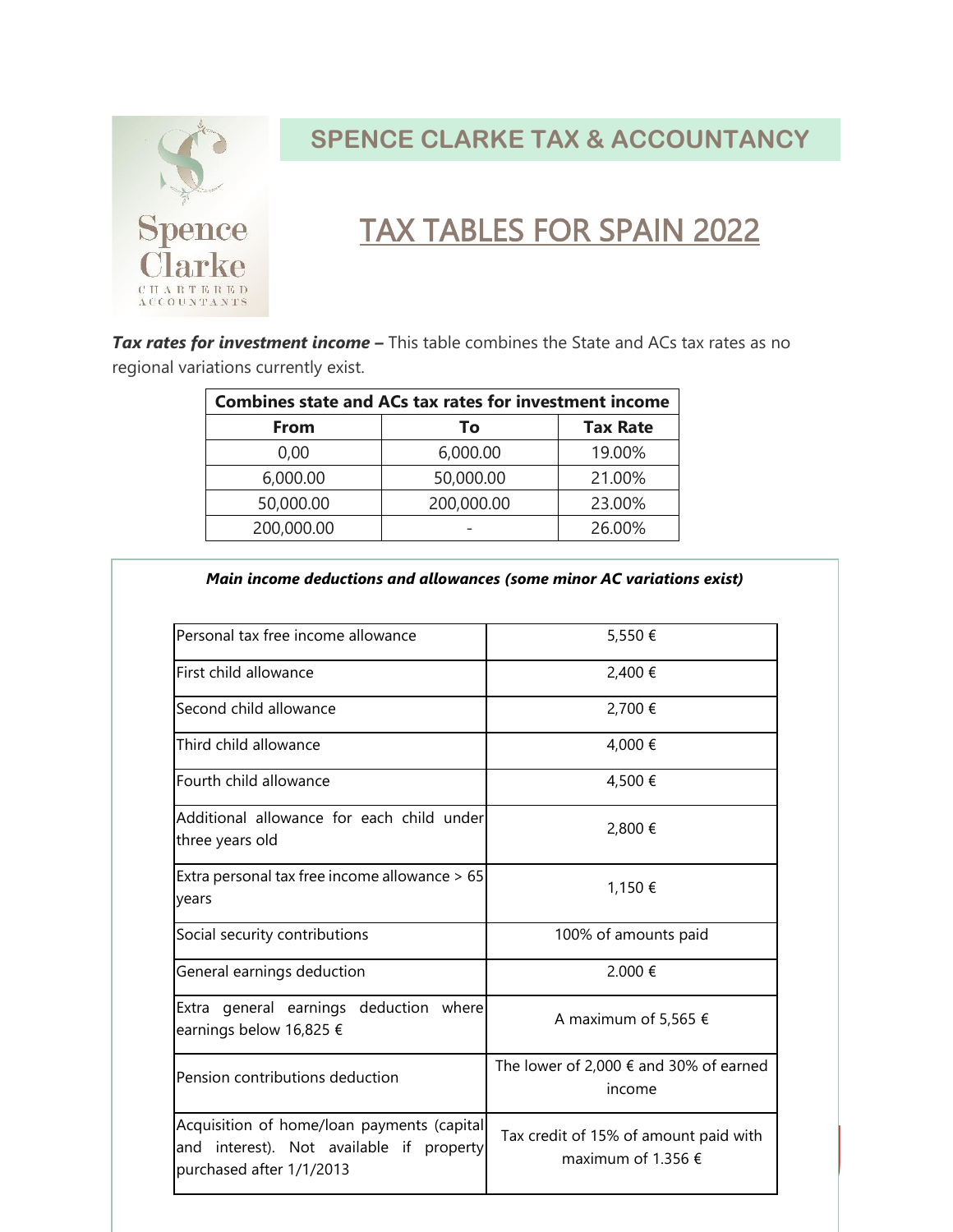

## TAX TABLES FOR SPAIN 2022

#### *Main income deductions and allowances (some minor AC variations exist)*

| Personal tax free income allowance                                                                                 | 5,550€                                                      |
|--------------------------------------------------------------------------------------------------------------------|-------------------------------------------------------------|
| First child allowance                                                                                              | 2,400€                                                      |
| Second child allowance                                                                                             | 2,700€                                                      |
| Third child allowance                                                                                              | 4,000€                                                      |
| Fourth child allowance                                                                                             | 4,500€                                                      |
| Additional allowance for each child under three years<br>old                                                       | 2,800€                                                      |
| Extra personal tax free income allowance > 65 years                                                                | 1,150€                                                      |
| Social security contributions                                                                                      | 100% of amounts paid                                        |
| General earnings deduction                                                                                         | 2.000€                                                      |
| Extra general earnings deduction where earnings<br>below 16,825 €                                                  | A maximum of 5,565 €                                        |
| Pension contributions deduction                                                                                    | The lower of 2,000 $\epsilon$ and 30% of earned income      |
| Acquisition of home/loan payments (capital and<br>interest). Not available if property purchased after<br>1/1/2013 | Tax credit of 15% of amount paid with maximum<br>of 1.356 € |

#### **Non-Resident Taxation**

Non-resident persons and companies are subject to taxation in Spain on business and other income derived from Spain, including any income or capital gains arising from Spanish investments, whether owned directly or indirectly. Persons or companies resident in countries with double tax treaties with Spain may have more favourable tax treatment.

Miembro de



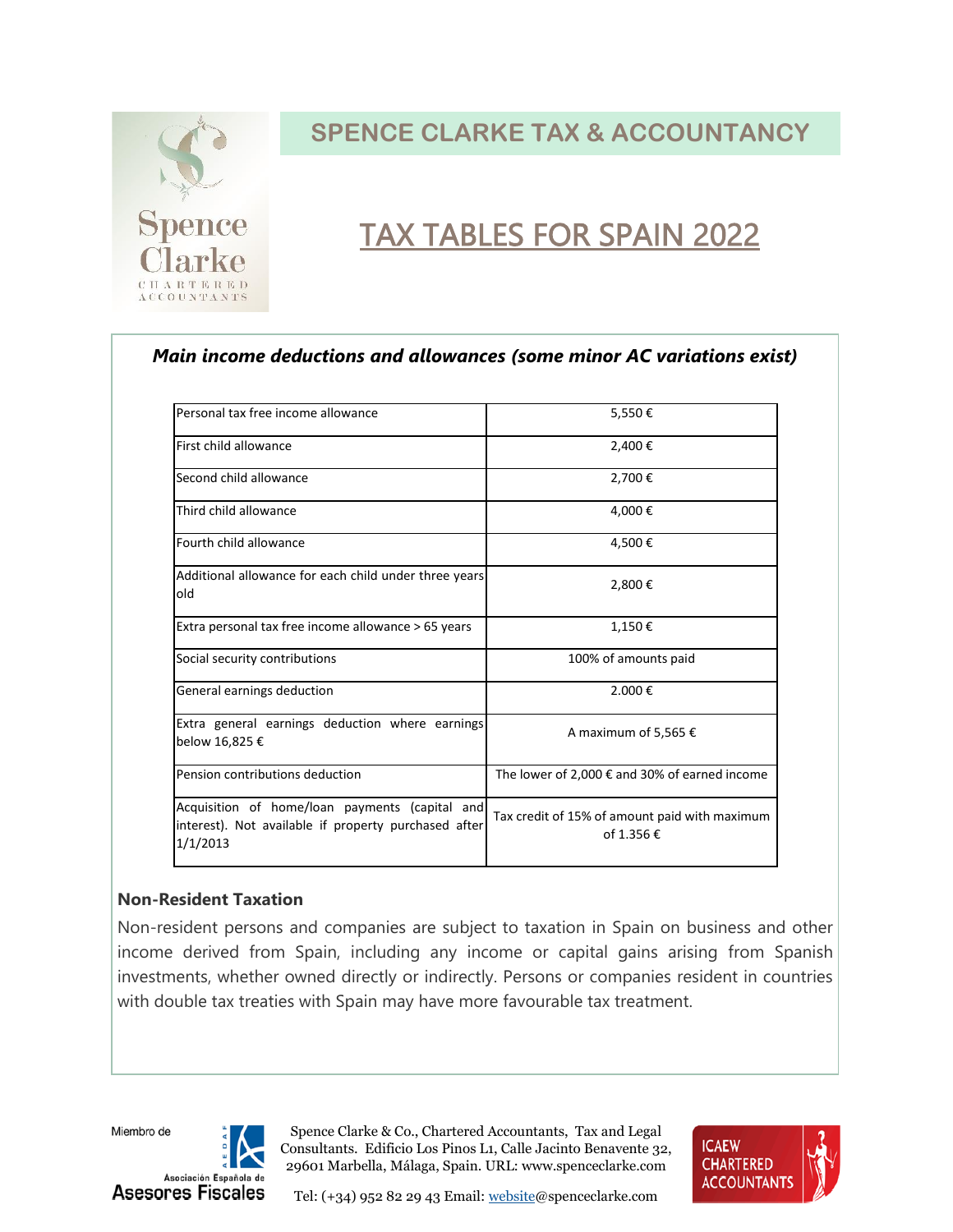

## TAX TABLES FOR SPAIN 2022

| Type of Income received by non-resident                                                                                                                                                                                         | Tax Rate                                                         |
|---------------------------------------------------------------------------------------------------------------------------------------------------------------------------------------------------------------------------------|------------------------------------------------------------------|
| Profits of foreign company Permanent Establishment                                                                                                                                                                              | 25%                                                              |
| Capital gains tax of foreign individuals and companies                                                                                                                                                                          | 19%                                                              |
| Loan interest and dividends                                                                                                                                                                                                     | 19%                                                              |
| Rent of properties by EU residents (individuals or companies)                                                                                                                                                                   | 19%                                                              |
|                                                                                                                                                                                                                                 | of net rental income                                             |
| Rent of properties by non EU residents (individuals or companies)                                                                                                                                                               | 24% of gross rental income                                       |
| Royalties                                                                                                                                                                                                                       | 19% (EU tax residents) 24%<br>(others)                           |
| Special Tax on tax haven entities owning real estate in Spain                                                                                                                                                                   | 3% of cadastral value of<br>property                             |
| Deemed income tax when property not rented and cadastral value<br>of property not revised in last 10 years                                                                                                                      | 0,38% (EU tax residents)<br>0,48% (others) of cadastral<br>value |
| Deemed income tax when property not rented and cadastral value<br>revised in last 10 years                                                                                                                                      | 0,21% (EU tax residents)<br>0,27% (others) of cadastral<br>value |
| Trading income for businesses without permanent establishment in<br>Spain                                                                                                                                                       | 19% (EU tax residents) 24%<br>(others)                           |
| Income from employment in Spain whilst not resident                                                                                                                                                                             | 19% (EU tax residents) 24%<br>(others)                           |
| Sport, professional and artistic activities                                                                                                                                                                                     | 19% (EU tax residents) 24%<br>(others)                           |
| Persons moving to Spain for work and electing for non-resident tax<br>treatment (article 93). This attractive scheme allows persons to live<br>in Spain without being fully part of the Spanish income and wealth<br>tax system | 24% on first 600,000€ income<br>with the balance at 47%          |

Miembro de



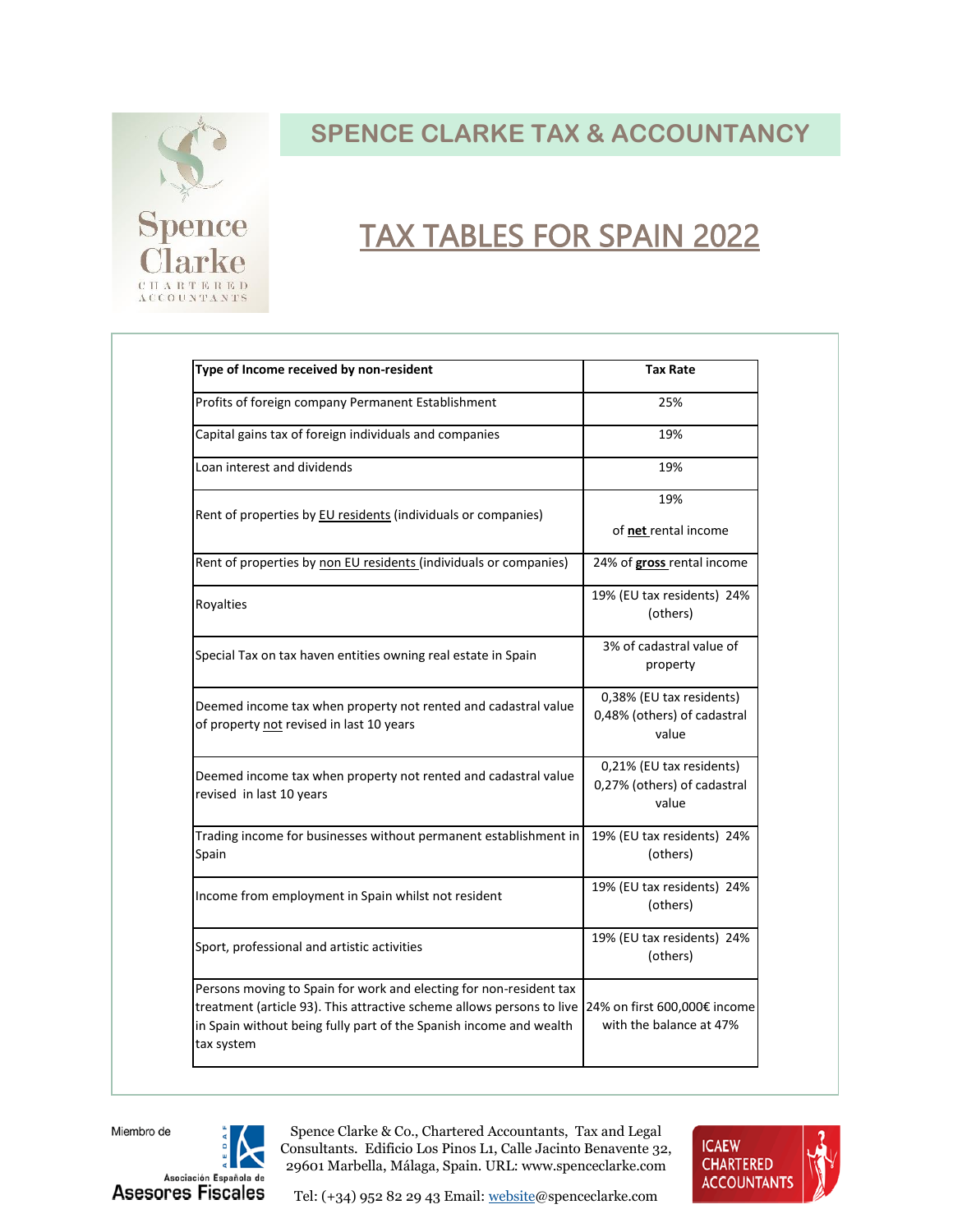

## TAX TABLES FOR SPAIN 2022

#### **Corporation Tax**

Companies and other collective entities with or without legal personality are subject to corporation tax. Charities and similar organizations are partially exempt. The taxable base starts with the accounting profit of the entity, calculated in accordance with Spanish accounting regulations. Adjustments may apply for various concepts including non justified costs, accounting/tax depreciation variations, losses in earlier years, investment and R&D credits.

This is essentially a State tax except for very few regional variations that exist in Navarra, Basque Country and the Canary Islands.

The Spanish corporation tax system provides tax credits and other incentives for various types of investments in R&D, science, reinvestment of capital gains, export activities, employee development, employment creation and social housing.

| General corporation tax rate                                                                                                                    | 25%        |
|-------------------------------------------------------------------------------------------------------------------------------------------------|------------|
| Newly created trading companies corporation tax rate<br>applicable to 1st year taxable profit and the following year                            | 15%        |
| Tax rate reduction on a special reserve created, where a<br>company allocates part of its profits to a special reserve<br>locked up for 5 years | 10%        |
| SOCIMI (under certain rules)                                                                                                                    | <b>NIL</b> |
| <b>SICAVS</b>                                                                                                                                   | 1%         |
| <b>Pension Funds</b>                                                                                                                            | <b>NIL</b> |
| <b>Banks</b>                                                                                                                                    | 30%        |
| Petrol companies                                                                                                                                | 30%        |

Miembro de



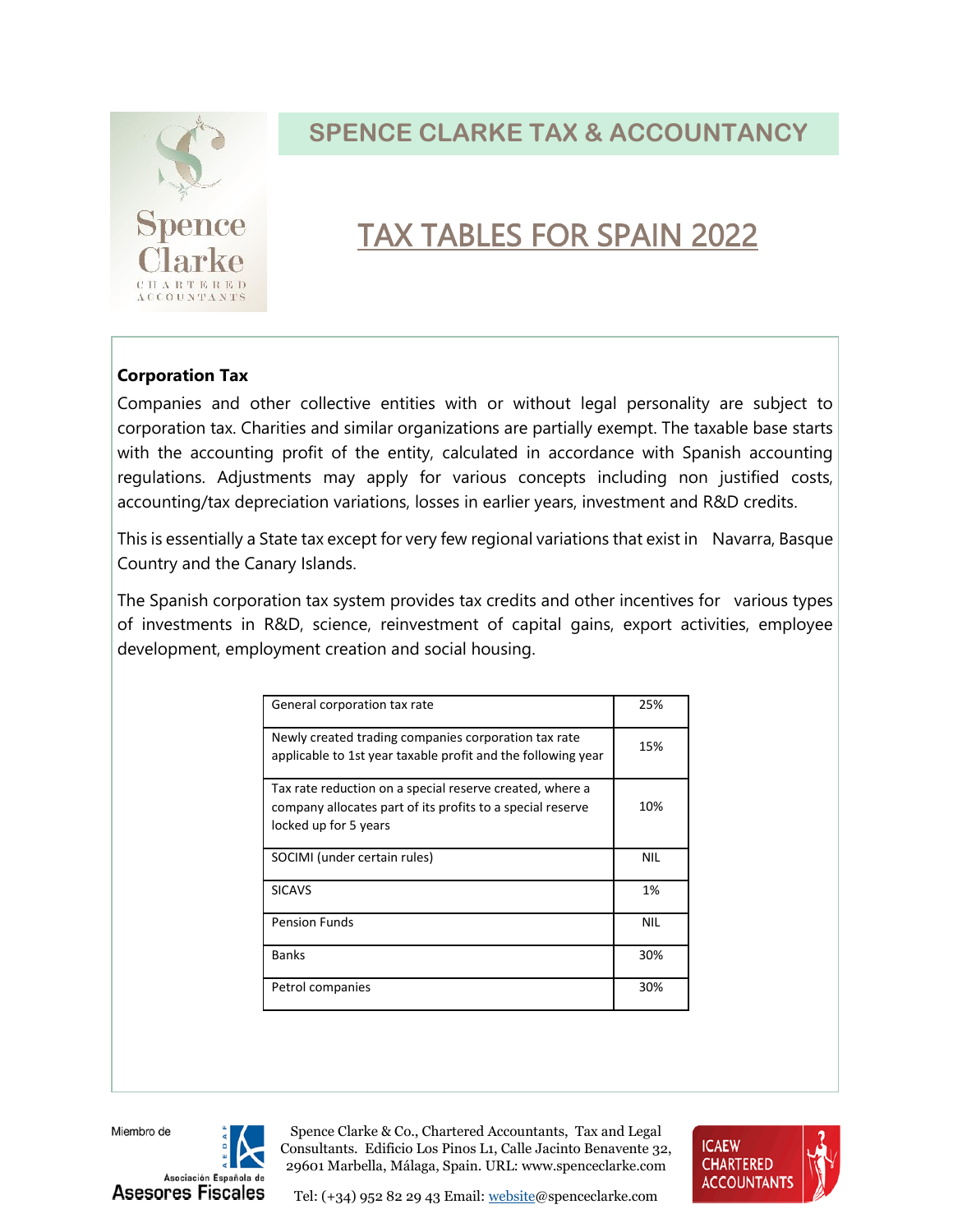

## TAX TABLES FOR SPAIN 2022

#### **Employment Costs and the Minimum Wage**

Employer social security charges are based on employee income. The amount payable for SS contributions depends on the type of labour contract and trade sector but would be typically in the region of 28%-31% of gross salary, the employee paying a further 4.5%-7.5%. There is no minimum contribution level but the maximum employee and employer contribution is reached on a salary of approximately 48,850  $\epsilon$  p.a.

The minimum annual wage in Spain is 13,510 $\epsilon$ , divided into 14 months of pay. Employers may, however, incorporate the extra pays into 12 calendar month salary payments. This minimum wage is roughly equivalent to 7,55€/hour, allowing for the typical annual number of hours of work.

The statutory minimum wage may be increased by the collective employment agreement that applies to each business sector. The collective agreements may improve the statutory rights of employees.

#### **Value Added Tax (VAT)**

The VAT rates that apply to the supply of goods and services are:

- · General rate 21% all supplies not subject to reduced rates.
- · Reduced rate 10% non basic foods, hostelry services, passenger transport, newly built dwellings.
- · Super-reduced rate 4% basic foods, certain pharmaceuticals, books and magazines.

#### **Other business taxes. Impuesto sobre Actividades Economicas (IAE).**

IAE is a municipal businesses tax based on arcane factors including business category, location, population of municipality and turnover. IAE is exempt for all self-employed businesses and incorporated businesses companies with an annual turnover of less than 1 million €. A rubbish collection tax will also be applied by the municipality depending on the nature, location and size of the business.





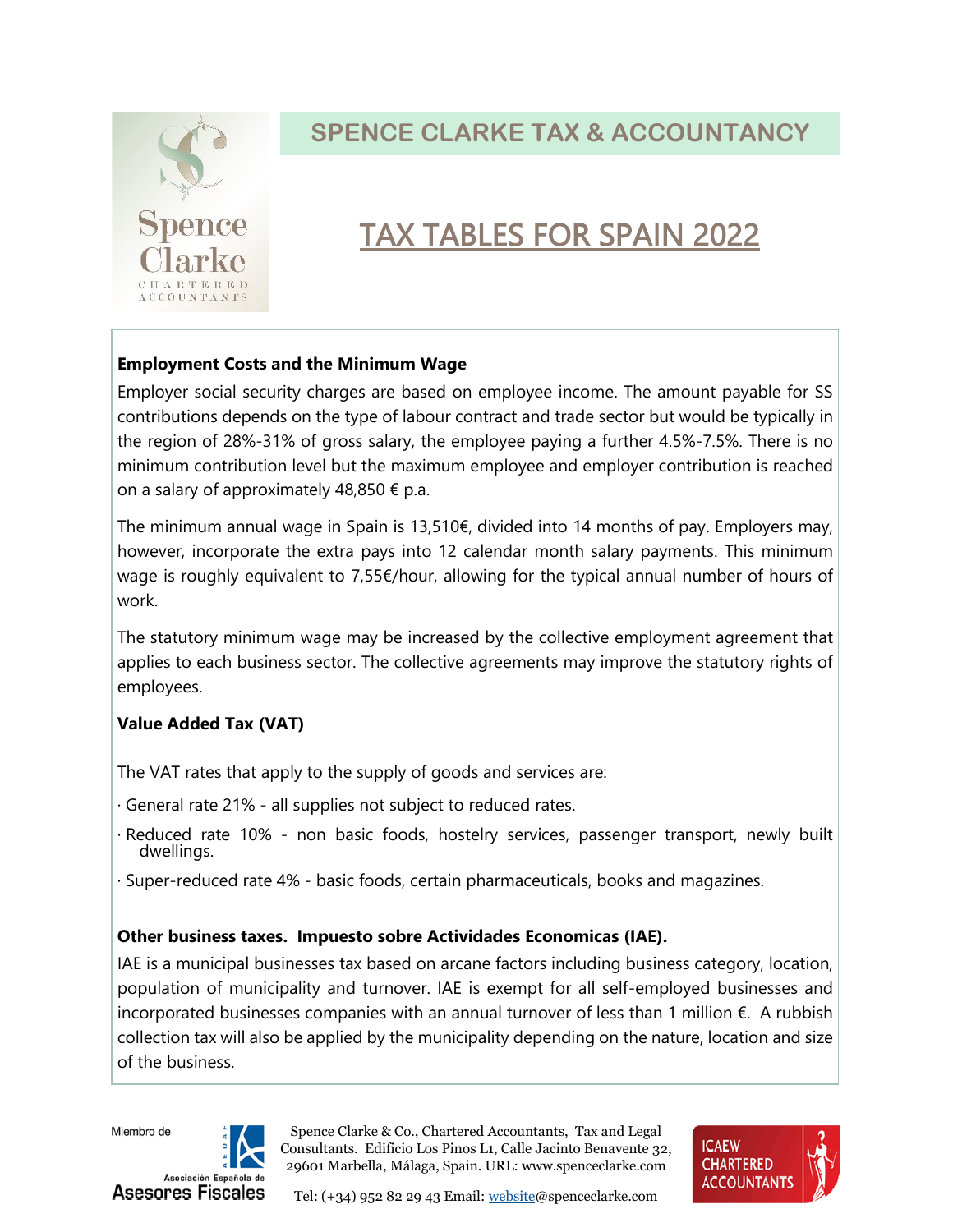

## TAX TABLES FOR SPAIN 2022

### **Property Transfer Tax**

The transfer of properties is subject to the Impuesto sobre transmisiones patrimoniales (ITP). This is exempted in the case of the sale of newly built dwellings or land licenced for construction, which is subject to IVA. This tax was one of the first taxes fully ceded to the ACs and the tax rates now vary considerably, typically between 4% and 11.5% of the transfer value of the asset. Lower rates can apply in the case of low cost housing.

#### **Wealth Tax**

This tax was initially brought back as an emergency economic measure in 2011 and is likely to remain for the foreseeable future. The tax has been fully ceded to the ACs, which has resulted in many variations. The State's version of the tax exempts the first 700,000€ of net wealth. The tax applies to residents and non-residents owning assets in Spain. Spanish tax residents receive an extra deduction of up to 300,000€ on the value of their home.

#### *Autonomous Community Variations:*

- · **Andalucia**  has increased all tax rates, with a top rate of 2.50%.
- · **Madrid**  has maintained a 100% exemption to this tax.
- · **Balearics** –has increased all tax rates significantly with a top rate of 3.45%.
- · **Cataluña**  has reduced the general exemption to 500,000€ and increased tax rates by small amounts, with a top rate of 2.75%.
- · **Murcia** has increased tax rates by small amounts, the top rate is 3.00%.
- · **Valencia** has reduced the exemption to 500,000€ and increased all the state tax rates by approximately 25%

Miembro de



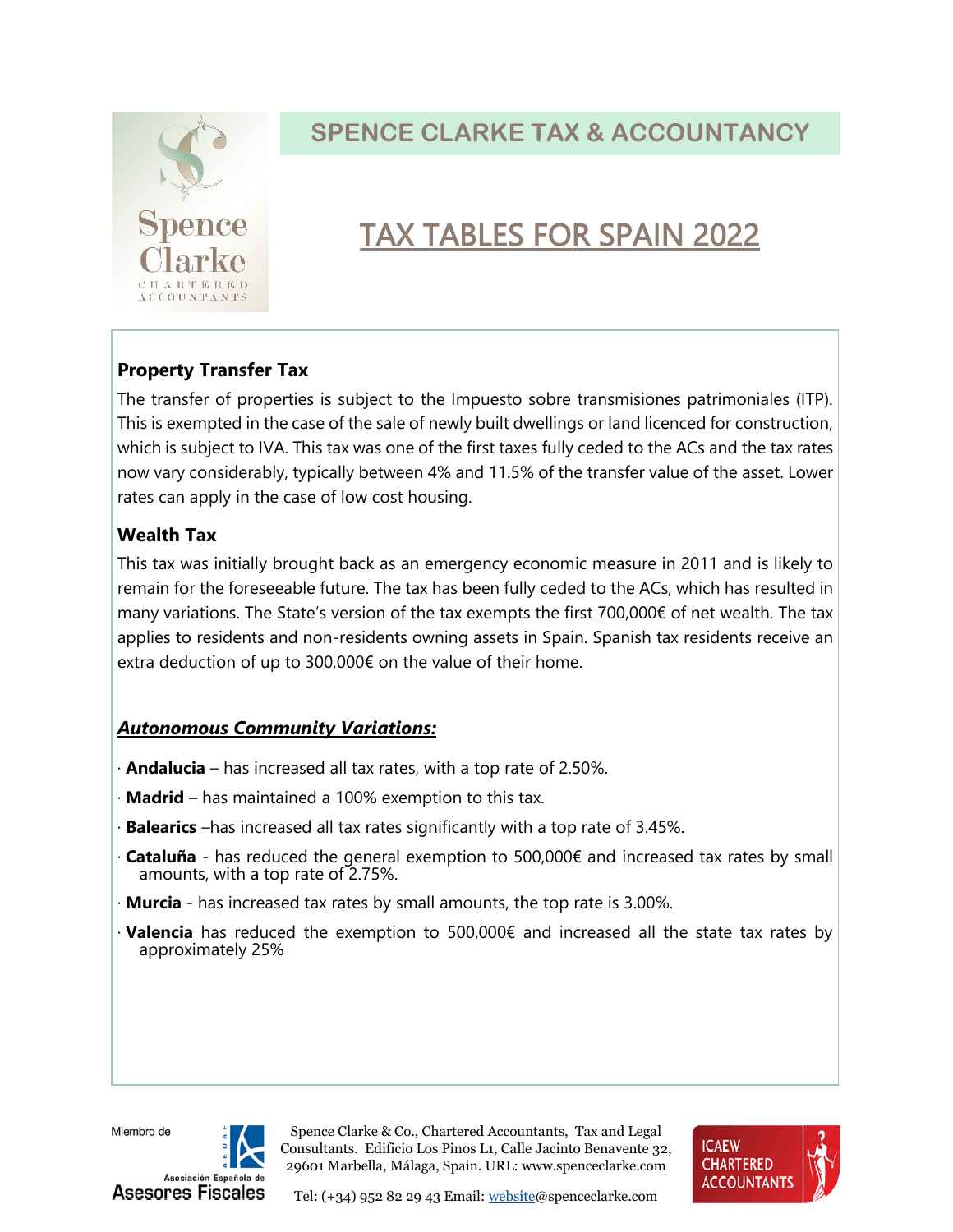

# TAX TABLES FOR SPAIN 2022

| <b>State Wealth Tax Rates</b> |                          |            |                    |                       |  |  |
|-------------------------------|--------------------------|------------|--------------------|-----------------------|--|--|
| <b>Tax Rate Band</b>          | <b>Cumulative Wealth</b> | Tax Rate % | <b>Tax on Band</b> | <b>Cumulative Tax</b> |  |  |
| 700.000,00                    | 700.000,00               | 0,00%      | 0                  | 0                     |  |  |
| 167.129,45                    | 867.129,45               | 0,20%      | 334,26             | 334,26                |  |  |
| 167.123,43                    | 1.034.252,88             | 0,30%      | 835,63             | 1.169,89              |  |  |
| 334.246,87                    | 1.368.499,75             | 0,50%      | 2.506,86           | 3.676,75              |  |  |
| 668.499,76                    | 2.036.999,51             | 0,90%      | 8.523,36           | 12.200,11             |  |  |
| 1.336.999,50                  | 3.373.999,01             | 1,30%      | 25.904,35          | 38.104,46             |  |  |
| 2.673.999,02                  | 6.047.998,03             | 1,70%      | 71.362,33          | 109.466,79            |  |  |
| 5.347.998,03                  | 11.395.996,06            | 2,10%      | 183.670,29         | 293.137,08            |  |  |
| Thereafter                    |                          | 3,50%      |                    |                       |  |  |

#### **Inheritance Tax and Gift Tax**

This tax is imposed on the beneficiaries, not the estate, of the deceased.

No capital gain arises on an inheritance but in the case of a gift, the donor also pays tax on any capital gain based on the asset transfer being at market value.

This tax is fully ceded to the ACs and is now subject to very considerable regional variations. One example of this is that the tax is virtually exempt in the case of immediate family inheritances in Madrid and, from 2019, in Andalucía. In the case of other ACs substantial reductions apply, but some ACs have increased tax rates and the highest rate is now 36.5%.

The tax is calculated taking into account three factors: a) The net value of the inheritance, b) the beneficiary's familial relationship with the testator/donor and c) the pre-existing wealth of the beneficiary; b) and c) combine to produce a multiple which is applied to the tax rates in a).

The worst case rate is now a punitive 87.6% for an inheritance of over 797,555.08€ from an unrelated person where the beneficiary has existing wealth that exceeds 4,020,771€.

Miembro de



Spence Clarke & Co., Chartered Accountants, Tax and Legal Consultants. Edificio Los Pinos L1, Calle Jacinto Benavente 32, 29601 Marbella, Málaga, Spain. URL: www.spenceclarke.com



Tel: (+34) 952 82 29 43 Email: websit[e@spenceclarke.com](file:///C:/Users/Alistair/AppData/Local/Microsoft/Windows/INetCache/Content.Outlook/ERNPDYHW/info@spenceclarke.com)